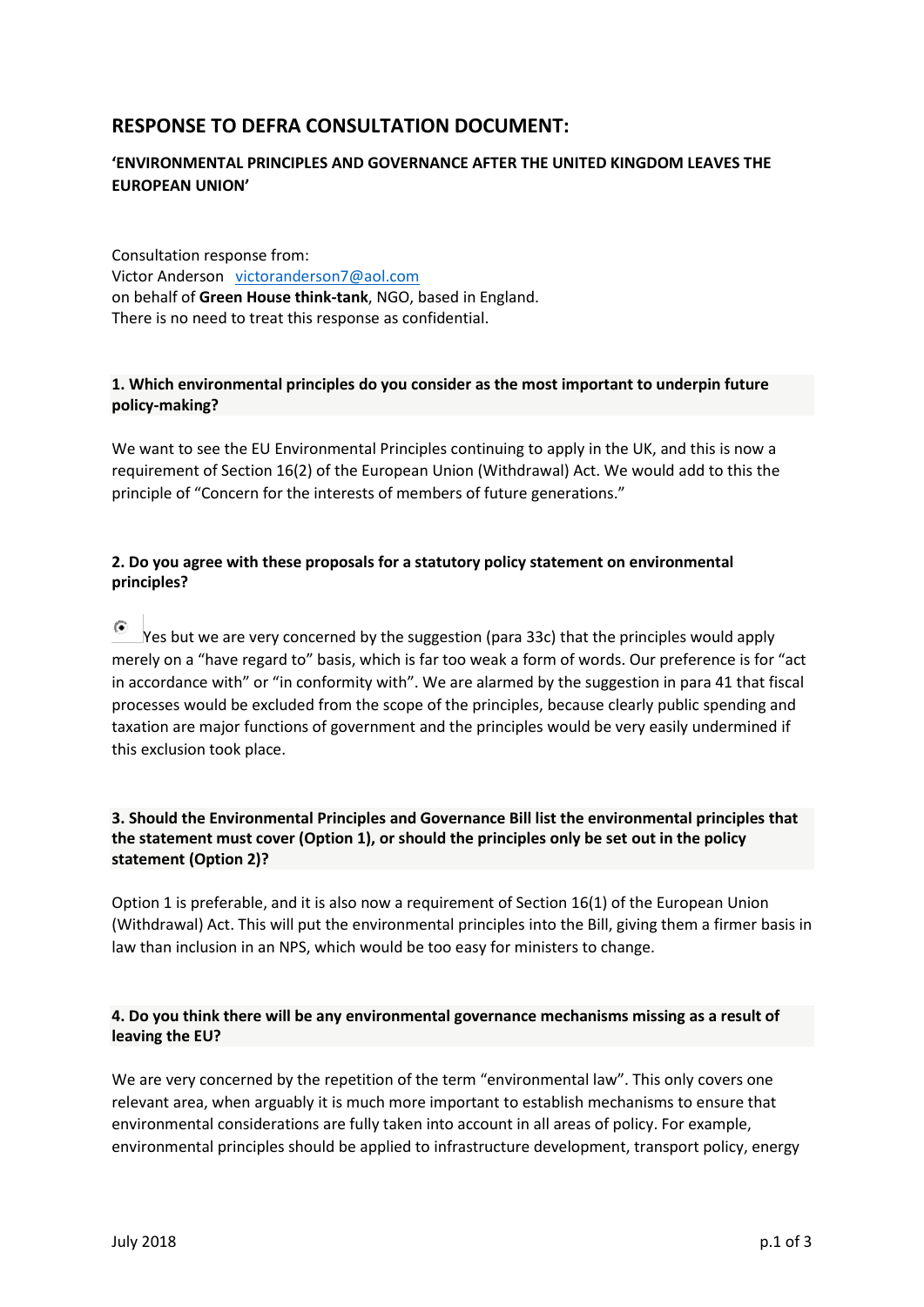policy, climate change, trade agreements, macroeconomic management and tax reform, and not simply to a narrowly-defined environmental "silo".

## **5. Do you agree with the proposed objectives for the establishment of the new environmental body?**

There is a need for caution about the wording of some of these objectives: (i) the interpretation of "well-evidenced" must take into account the Precautionary Principle (in fact that is the whole purpose of the Precautionary Principle\*); (ii) "avoiding overlap with other bodies" could prevent the application of environmental principles to areas such as infrastructure (given the existence of the National Infrastructure Commission) and the regulation of utilities; (iii) the mention of "proportionate" and "other priorities" obviously carries the danger that environmental principles will not be applied where departments other than Defra object, rendering them weakly implemented in practice. \* \* See Rupert Read 'Precautionary Principle', Green House website: https://www.greenhousethinktank.org/precautionary-principle.html

#### **6. Should the new body have functions to scrutinise and advise the government in relation to extant environmental law?**

Yes, but again the term much "environmental law" is too narrow. The new body should also be concerned, as a minimum, with planning policy, infrastructure development, transport, energy, taxation, and trade. It should ensure that all areas of policy and implementation reflect the Environmental Principles. It is essential that the new body is not confined within the limits of Defra's areas of responsibility.

#### **7. Should the body be able to scrutinise, advise and report on the delivery of key environmental policies, such as the 25 Year Environment Plan?**

Yes, although again the question refers to "environmental policies", when the new body should be ensuring that the Principles are applied to all areas of policy. If the principles are only seen to apply to specifically "environmental" policies, they will very easily be rendered ineffective.

## **8. Should the new body have a remit and powers to respond to and investigate complaints from members of the public about the alleged failure of government to implement environmental law?**

Yes. It is difficult to see how the body could work effectively without public input of this sort.

## **9. Do you think any other mechanisms should be included in the framework for the new body to enforce government delivery of environmental law beyond advisory notices?**

Advisory notices are clearly by themselves completely inadequate as an enforcement mechanism. It is essential that the new body should be able to require changes in policies and plans, and also draft